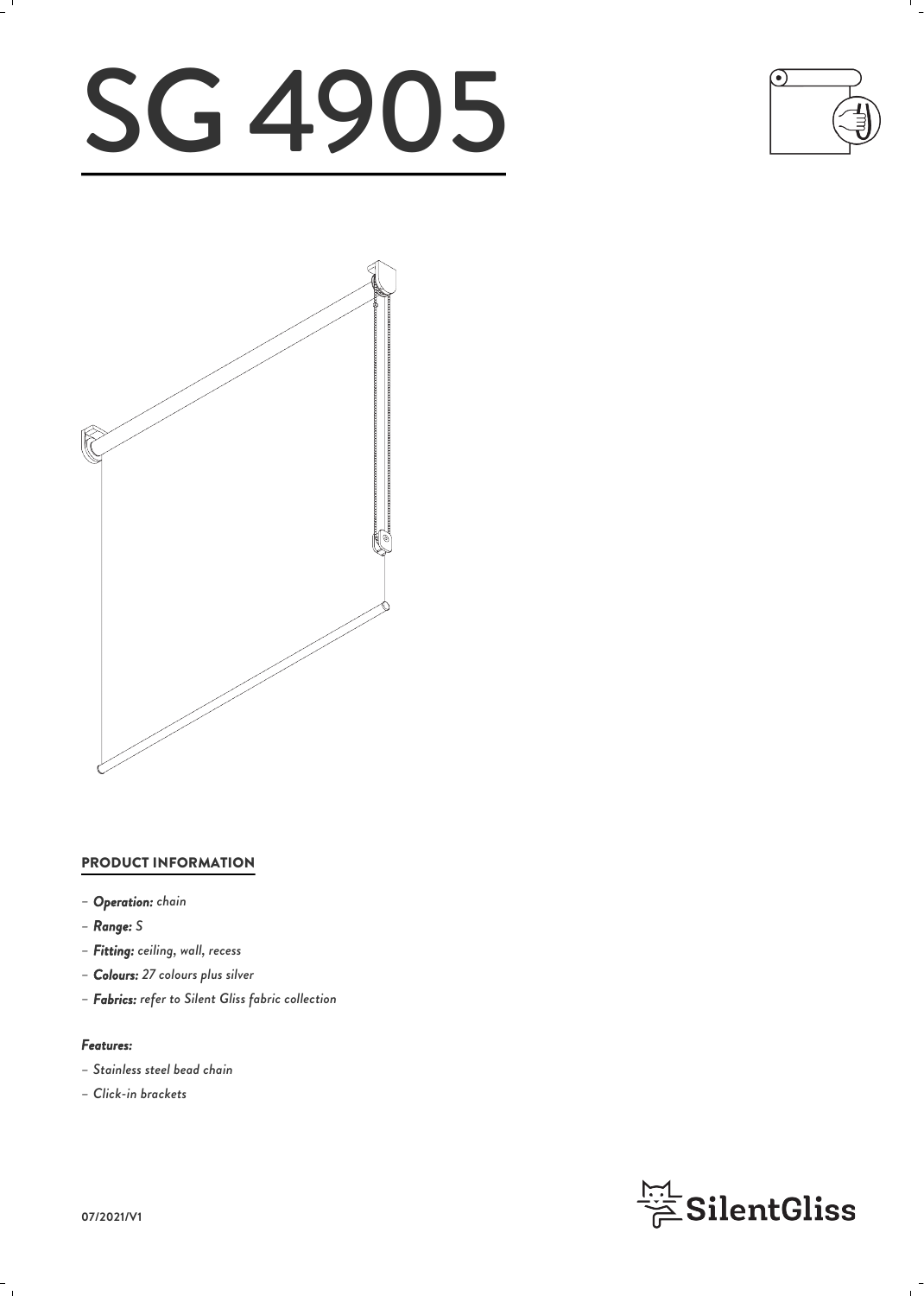# SYSTEM SPECIFICATIONS



| Maximum system<br>drop | Wall fitting (system drop on window side)                 |    |      |      |      |      |      |      |      |      |      |
|------------------------|-----------------------------------------------------------|----|------|------|------|------|------|------|------|------|------|
|                        | Fabric thickness                                          | mm | 0.15 | 0.20 | 0.25 | 0.30 | 0.35 | 0.40 | 0.45 | 0.50 | 0.55 |
|                        | Max. system drop   cm                                     |    | 300  | 300  | 300  | 300  | 290  | 260  | 240  | 210  | 190  |
|                        | Ceiling fitting / wall fitting (system drop on room side) |    |      |      |      |      |      |      |      |      |      |
|                        | Fabric thickness                                          | mm | 0.15 | 0.20 | 0.25 | 0.30 | 0.35 | 0.40 | 0.45 | 0.50 | 0.55 |

300

300

300

300

300

290

260

240

300

**Profile information**



*Tube ø 25 mm*

Max. system drop cm

*Bottom bar*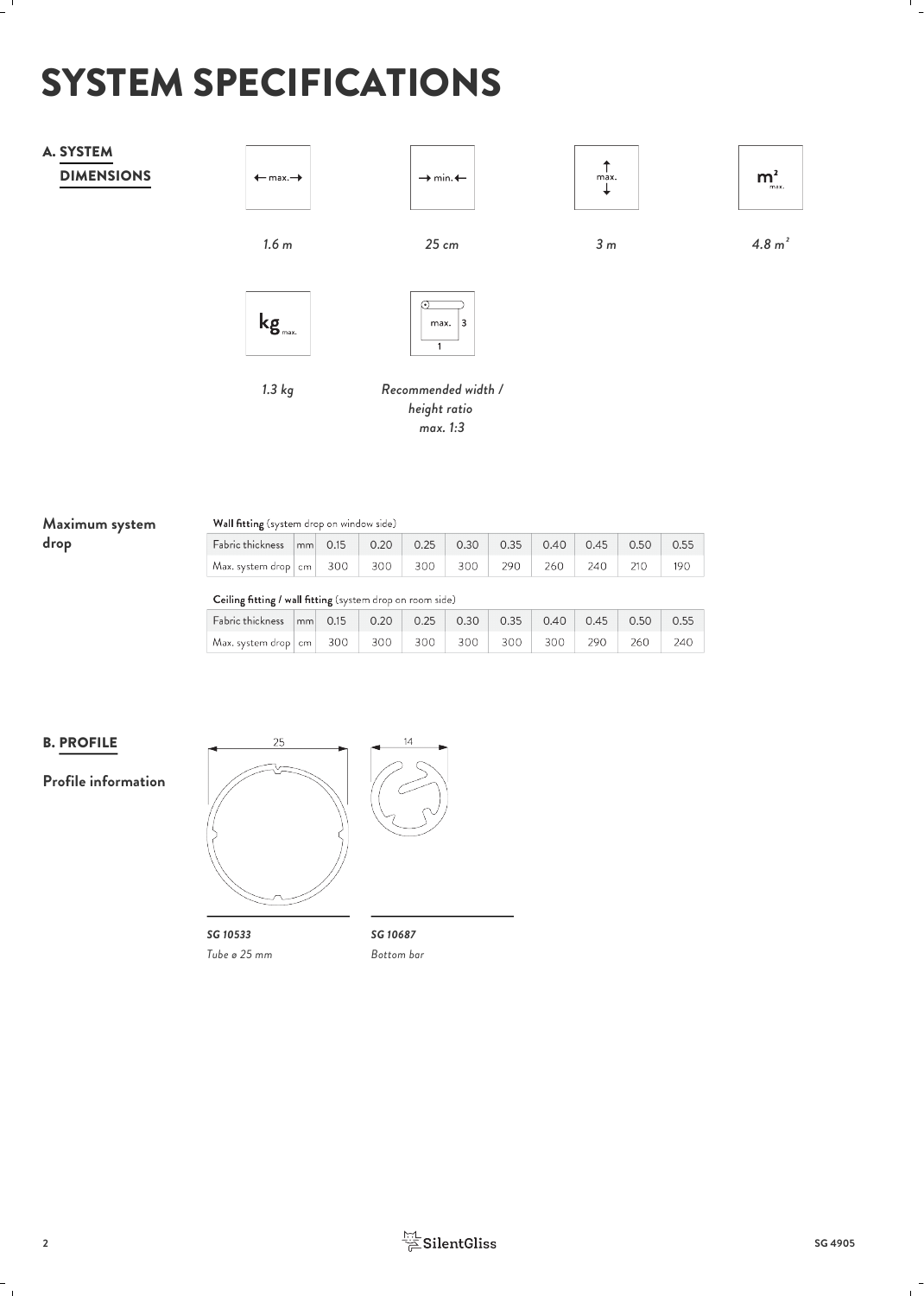**MEASURE** C. HOW TO



#### D. SPECIFICATION EN

*EN Silent Gliss SG 4905 Chain Operated Roller Blind System. Roller blind system for blind applications up to 1.6 m wide. Supplied made to measure and complete comprising anodised aluminium barrel SG 10533. Fixed to wall / ceiling/inside recess* TEXT *with brackets SG 10679 / SG 10680 and bracket covers SG 10683 / SG 10684. Assembled with powder coated aluminium bottom weight bar SG 10687. All parts are supplied colour matched to 27 Colorama colours, or silver. Compliant to Child Safety legislation EN 13120. Fabric to be chosen from the Silent Gliss fabric range Colorama 1 or Colorama 2.*

#### *SV*

*Silent Gliss SG 4905 kedjemanövrerat rullgardinsystem. Rullgardinsystem för installationer upp till 1.6 m bredd. Levereras komplett i specificerat mått innefattande anodiserat rör SG 10533. Vägg/tak och nischmontering med fästen SG 10679 / SG 10680 samt täckplattor SG 10683 / SG 10684. Monterad tyngdprofil i aluminium SG 10687. Alla delar levereras färgmatchade till 27 Colorama färger, alternativ silver. Uppfyller barnsäkerhetsnormen EN 13120. Textil från Silent Gliss textilprogram Colorama 1 eller Colorama 2.*

#### *NO*

*Silent Gliss SG 4905 Kjedebetjent rullegardinsystem. Rullegardinsystem for maks. bredde på 1,6 meter. Leveres komplett på spesialmål med anodisert rør integrert, SG 10533. Tak-,vegg- og nisjemontering med feste SG 10679 / SG10680 og deksel SG10683 / SG10684. Montert med tyngdeprofil i aluminium SG 10687. Alle deler leveres i matchene farger, tilpasset 27 Colorama-farger, alternativt sølv. Oppfyller barnesikkerhetsnormen EN 13120. Tekstil fra Silent Gliss kolleksjon Colorama 1 eller Colorama 2.*

#### *DA*

*Silent Gliss SG 4905 gardinskinnesystem med kædestyring. Rullegardinsystemer til installationer med op til 1,6 m i bredden. Leveres i ønsket længde og samlet. Består af anodiseret aluminiumrørSG 10533. Fastgøres i væggen / loftet / indfældes med beslagene SG 10679 / SG 10680 og beslagafdækningerne SG 10683 / SG 10684. Monteret med pulverlakeret tyngdeprofil af aluminium SG 10687. Alle dele leveres i matchende farver efter 27 Colorama-farver eller sølv. Overholder lovgivning om børnesikkerhed efter EN 13120. Stoffet vælges fra Silent Gliss stofprogrammet, Colorama 1 eller Colorama 2.*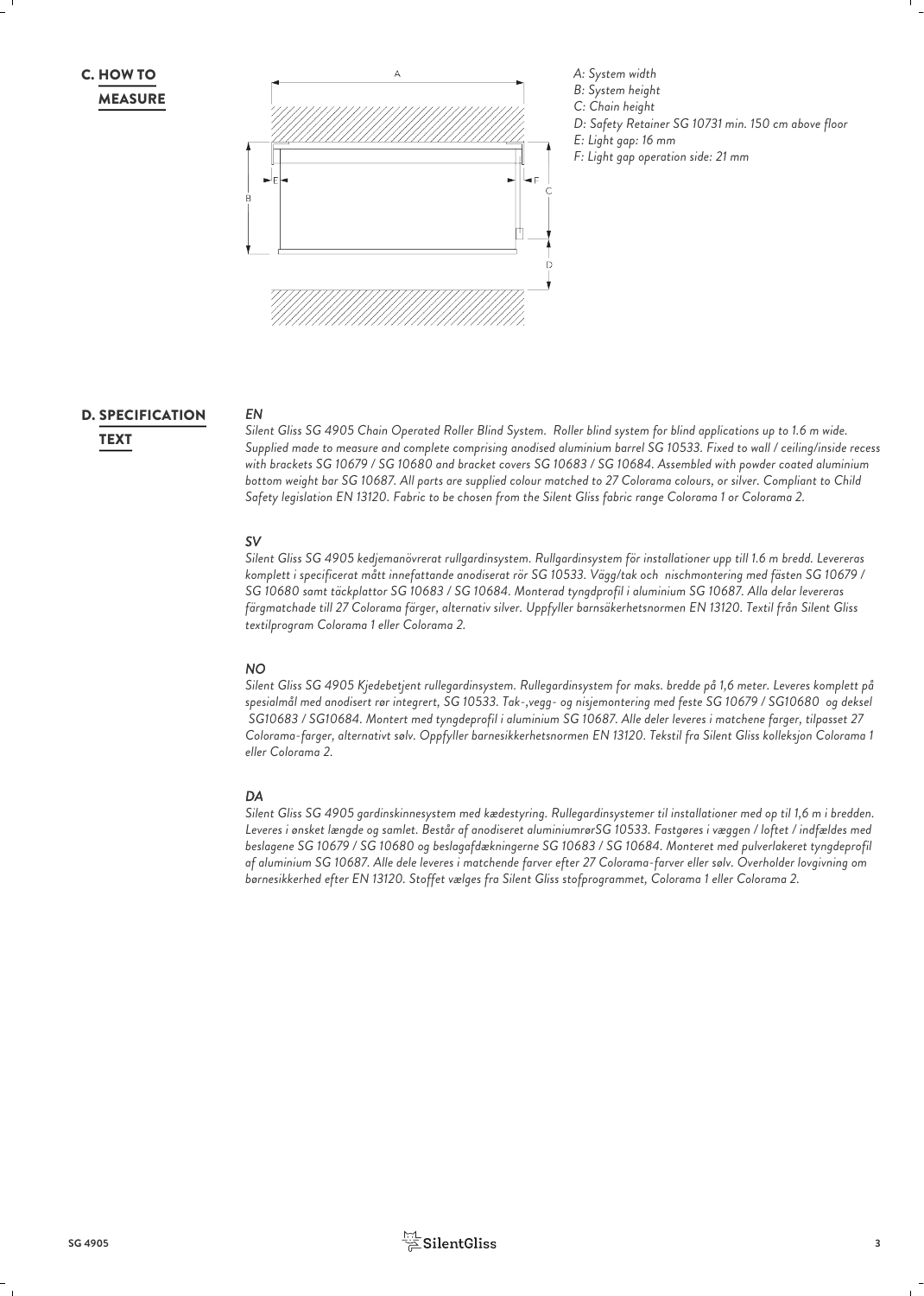## FITTING

#### INFORMATION A. FITTING

*For detailed fitting information, visit the Silent Gliss* FITTING *website, login section.*



#### B. CEILING FITTING





*SG 10679 Bracket*



*Bracket*



*SG 10680*

*Bracket cover*



*SG 10683 SG 10684 Cover*

#### C. WALL FITTING





*Bracket*





*SG 10680 SG 10683 SG 10684 Bracket cover*



*Cover*

**4 1 SilentGliss 1 SilentGliss 1 SilentGliss 1 SILENGLIS**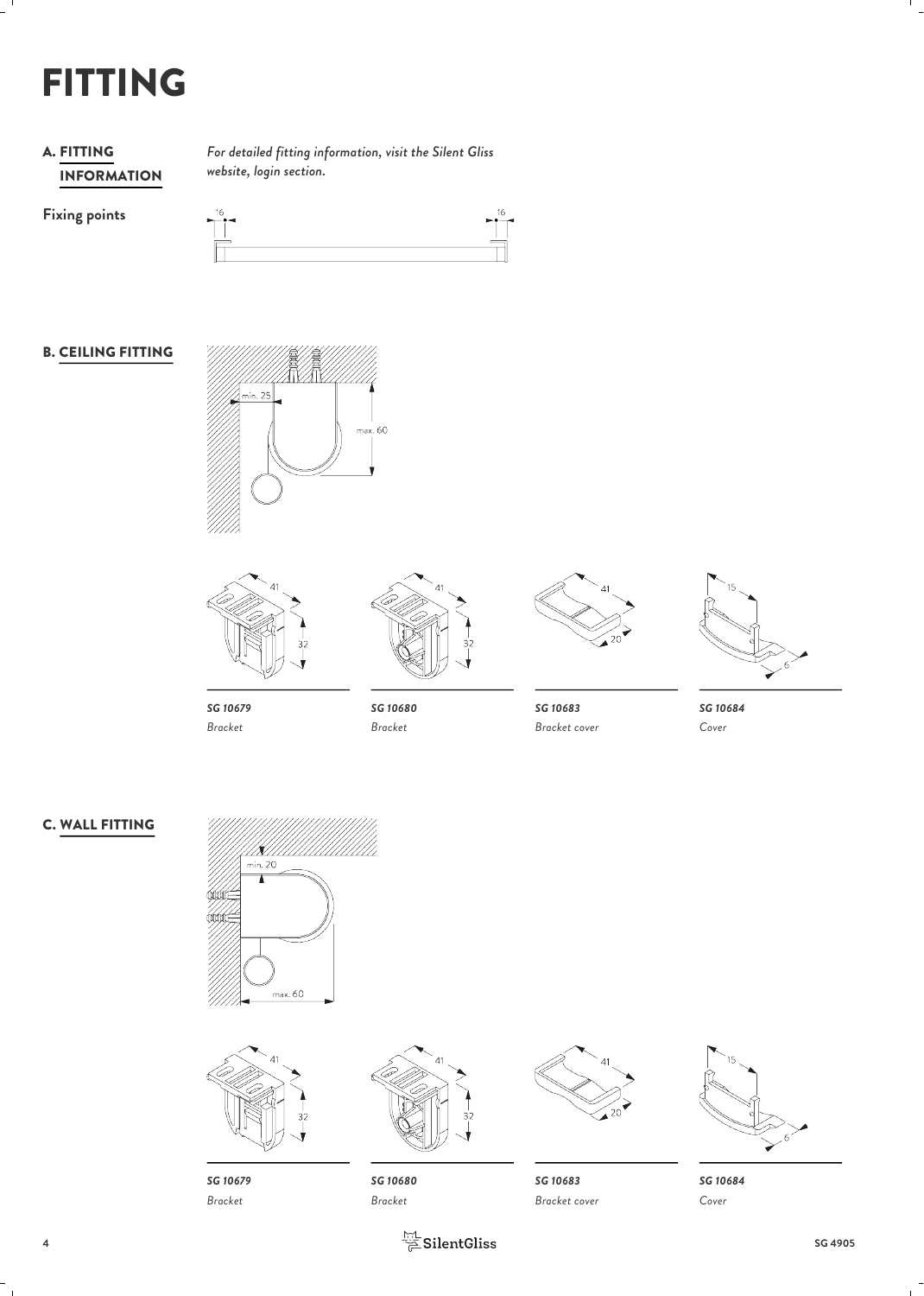



*Bracket*

*SG 10679*



*Bracket*









SIDE GUIDE OPTION A





*Single system*





*Double system (side-by-side installation)*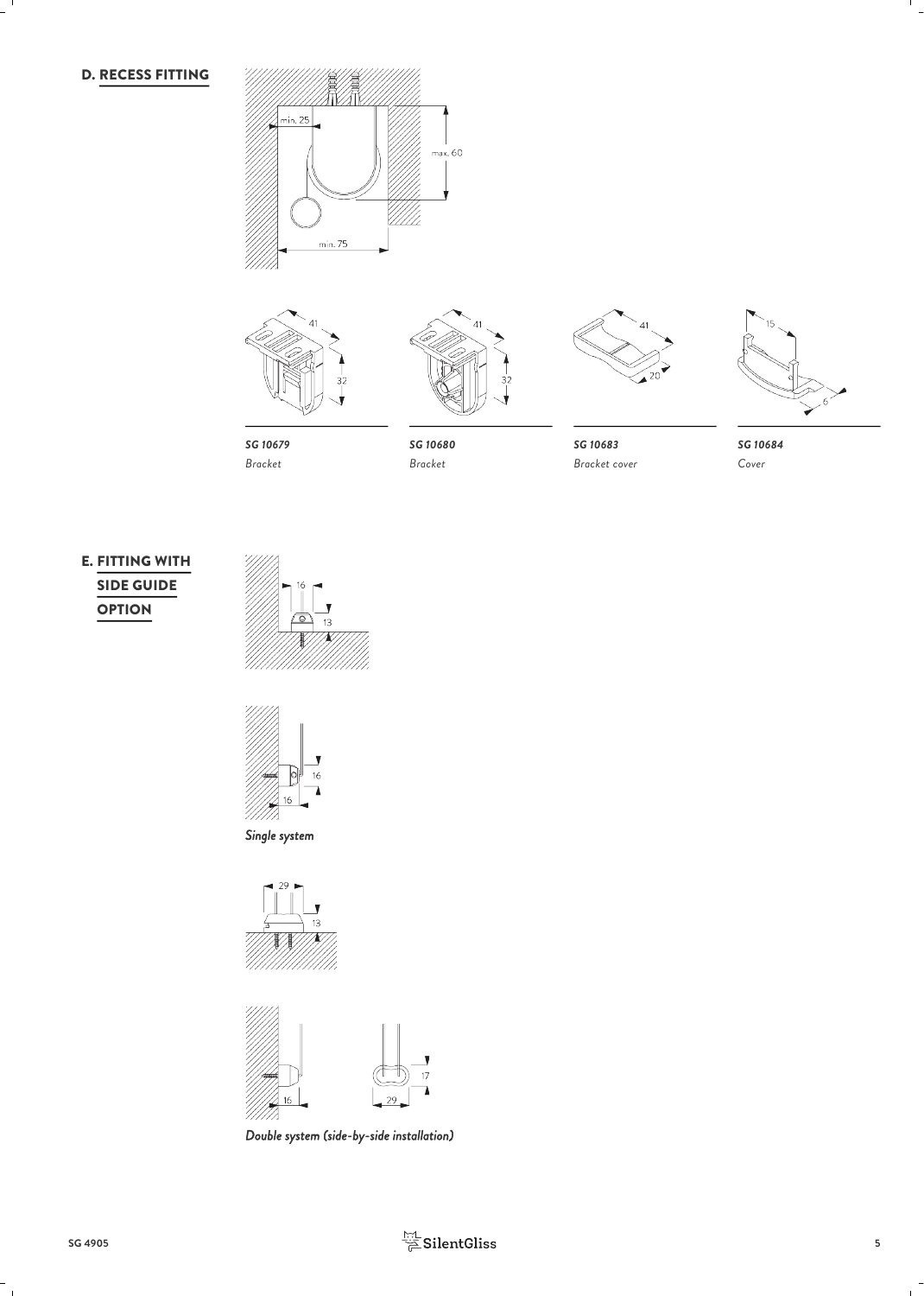







*SG 8235 Side guide wire base short*

*Side guide wire base long*

*SG 8236 SG 8237 SG 8249 Side guide wire holder*

*Side guide device*





*SG 10643 Side guide wire ø 1.2 mm x 4.2*

*m*



SG 10673 *Side guide double base long Side guide double base short SG 10673 SG 10676*

*Device*







*Side guide end cover*

*SG 10686 SG 10701 Side guide double wire holder*

*SG 10706 Side guide wire ø 1.3 mm x 2.6 m*

## SYSTEM OPTIONS

#### A. FABRIC ROLL-OFF *A:*



*Fabric roll-off window side (standard) Fabric roll-off room side (option) B:*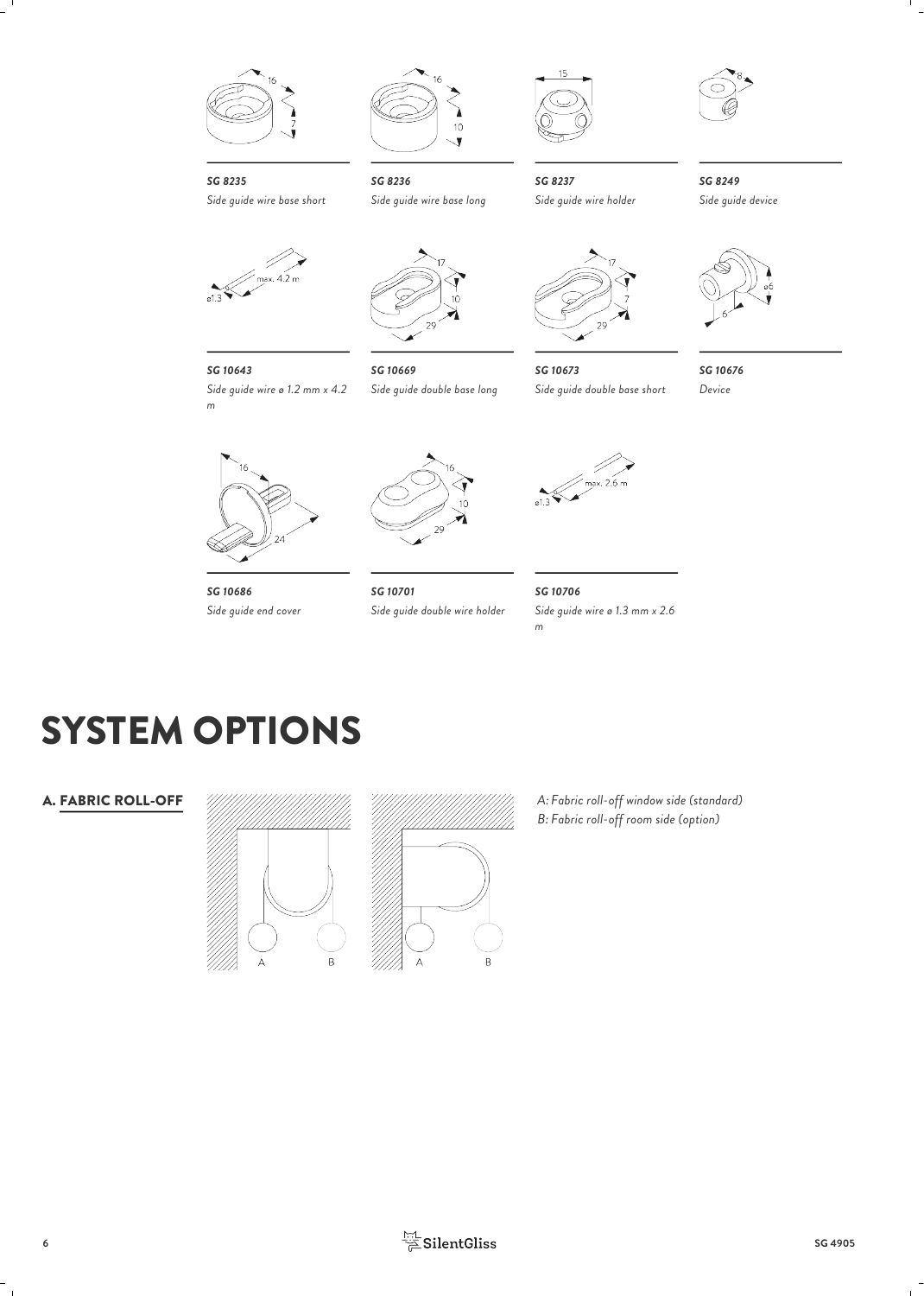#### B. SIDE GUIDES



#### *Additional parts:*

- *– 2x SG 8235 Side guide wire base short*
- *– 2x SG 8237 Side guide wire holder*
- *– 2x SG 8249 Side guide device*
- *– 2x SG 10676 Device*
- *– 2x SG 10686 Side guide end cover*
- *– 2x SG 10706 Side guide wire ø 1.3 mm x 2.6 m*

#### *Optional parts:*

- *– 2x SG 8236 Side guide wire base long*
- *– 2x SG 10643 Side guide wire Ø 1.2 mm x 4.2 m*
- *– 1x SG 10669 Side guide double base long*
- *– 1x SG 10673 Side guide double base short*
- *– 1x SG 10701 Side guide double wire holder*

#### *Note:*

- *– Light gaps increase when side-guide option is used*
- *– Up to 15° from vertical*

*The child safety device SG 10482 releases the chain should the pulling force exceed 6 kg.*

#### *Note:*

*System to be installed so chain loop of child safety device ends at least 60 cm above floor.* 

## DEVICE

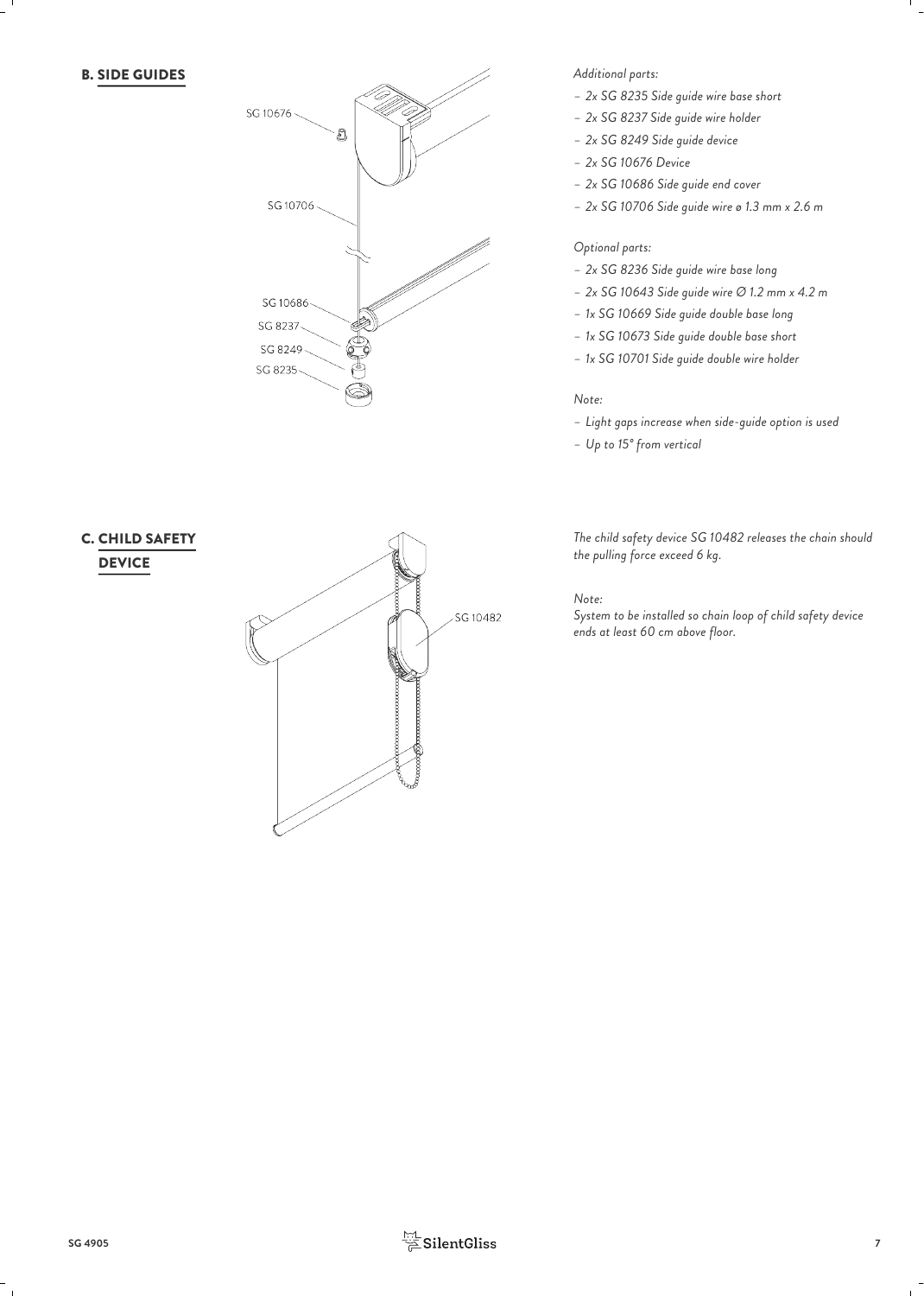# GENERAL NOTES

#### *Dimensions*

- *– Measurements are in mm except where indicated.*
- *– Max. kg relates to fabric incl. accessories (bottom bars, etc.).*

#### *Fitting*

- *– Installation by qualified fitter only.*
- *– Number of brackets and fitting positions / fixing points vary depending on fitting surface, system weight, fabric make-up, screw / fixing type and obstacles.*
- *– Qualified fitter must use appropriate screws / fixings for each situation.*
- *– Profile lip if applicable to be installed to room side.*
- *– Electrical installations must be carried out according to Silent Gliss wiring diagrams and conform to local regulations.*
- *– Check space for cables and plugs!*

#### *Child Safety*

- *– All relevant Silent Gliss systems correspond to child safety EN 13120.*
- *– All parties involved must comply with EN 13120.*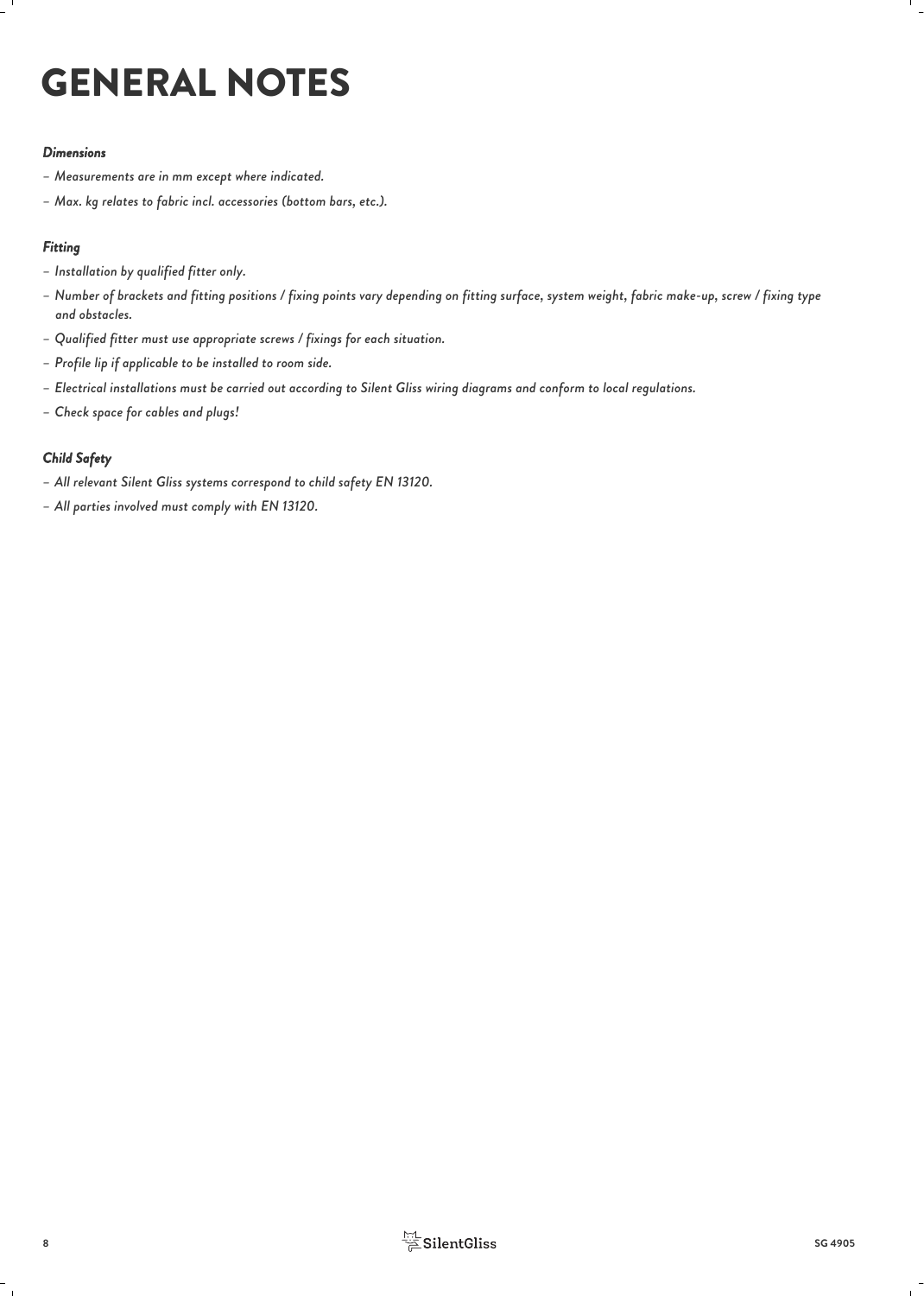## PARTS

#### A. STANDARD PARTS

*SG 4187*



*SG 4226 Double tape 30 mm Side guide wire base long*

000000 *SG 10530 Bead chain metal ø 4 mm*

*SG 10533 Tube ø 25 mm Side guide device*



*SG 10670 Chain drive, up to 1.3 kg fabrig weight*



*SG 10679 Bracket*

> *SG 10680 Bracket*





*SG 10683 Bracket cover*

*SG 10684 Cover*

*Tube adapter*



*End cover*

*SG 10687*

*SG 10685*



*Bottom bar SG 10709*



*Chain stop for ø 4 mm chain*



*Child safety retainer set*

#### B. OPTIONAL PARTS



*PVC strip 8 mm Side guide wire base short SG 8235*

*Side guide wire holder*



*SG 8237*

*SG 8249*

























*Chain drive, up to 0.5 kg fabric weight*

#### *SG 10482 Child safety device set metal chain ø 4.0 mm*

## *SG 10643 Side guide wire ø 1.2 mm x 4.2 m*

## *SG 10669 Side guide double base long*

*SG 10673 Side guide double base short*

#### *SG 10676 Device*

## *SG 10686*

*Side guide end cover*



#### *Side guide double wire holder*

## *SG 10706*

*Side guide wire ø 1.3 mm x 2.6 m*



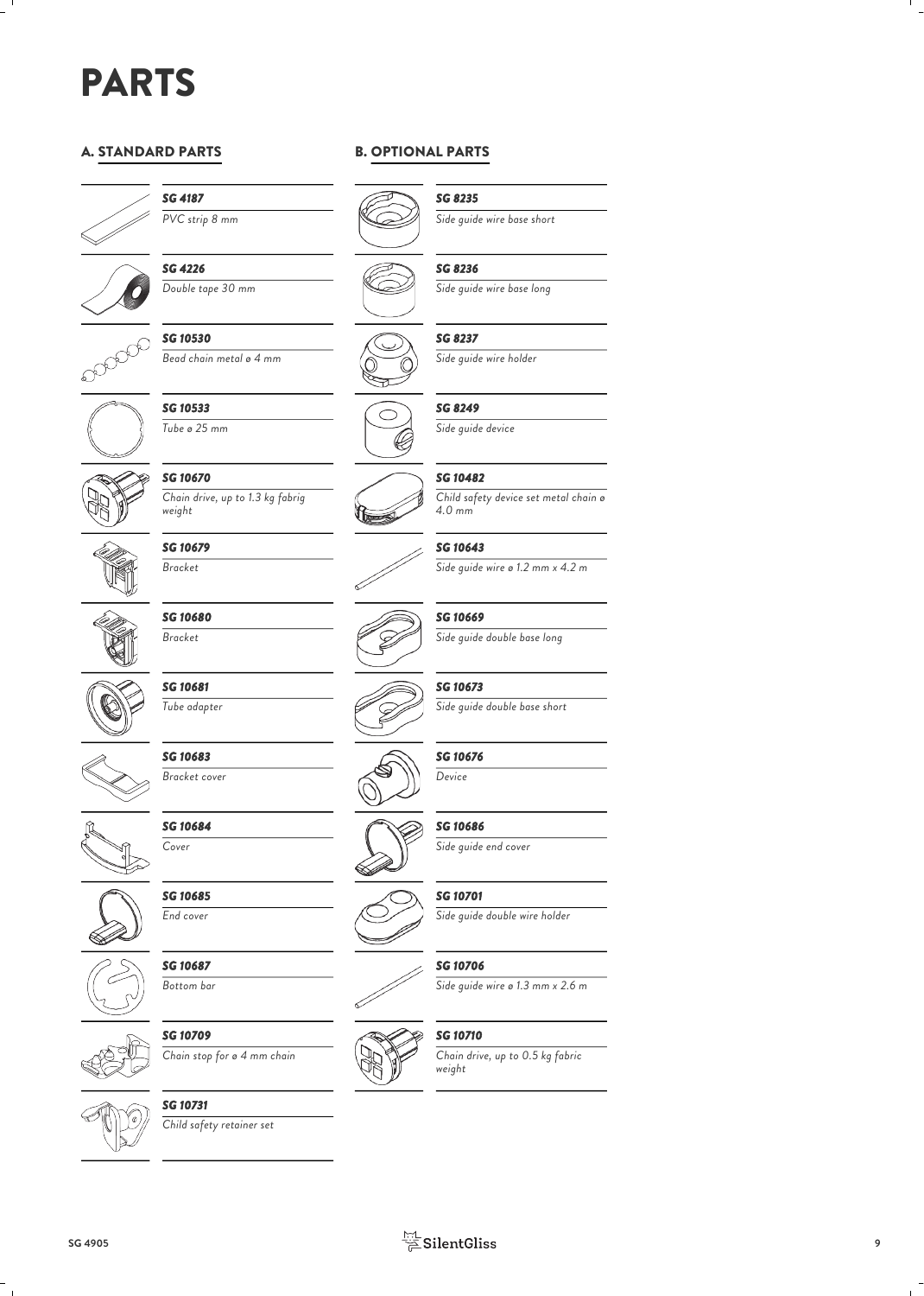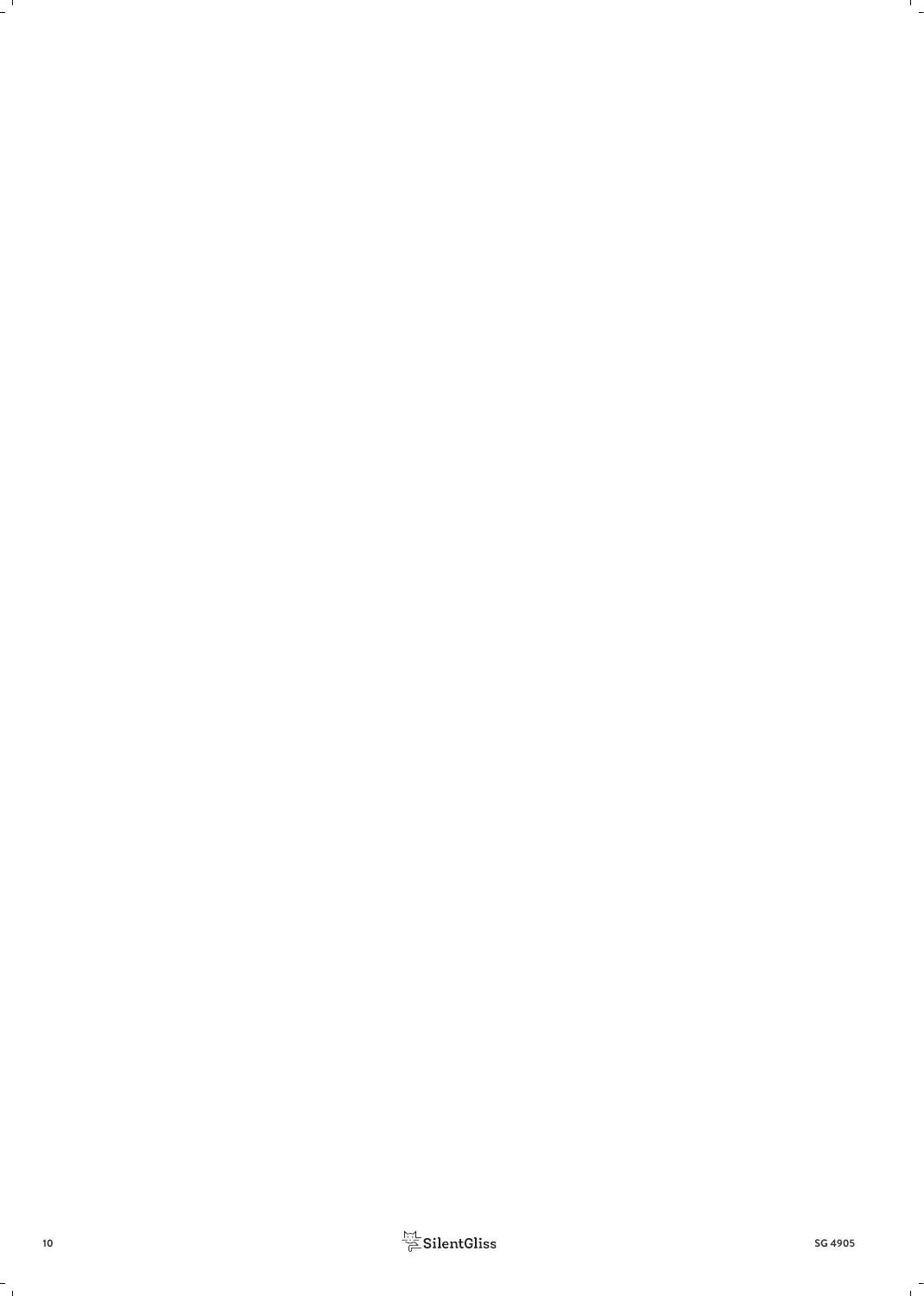